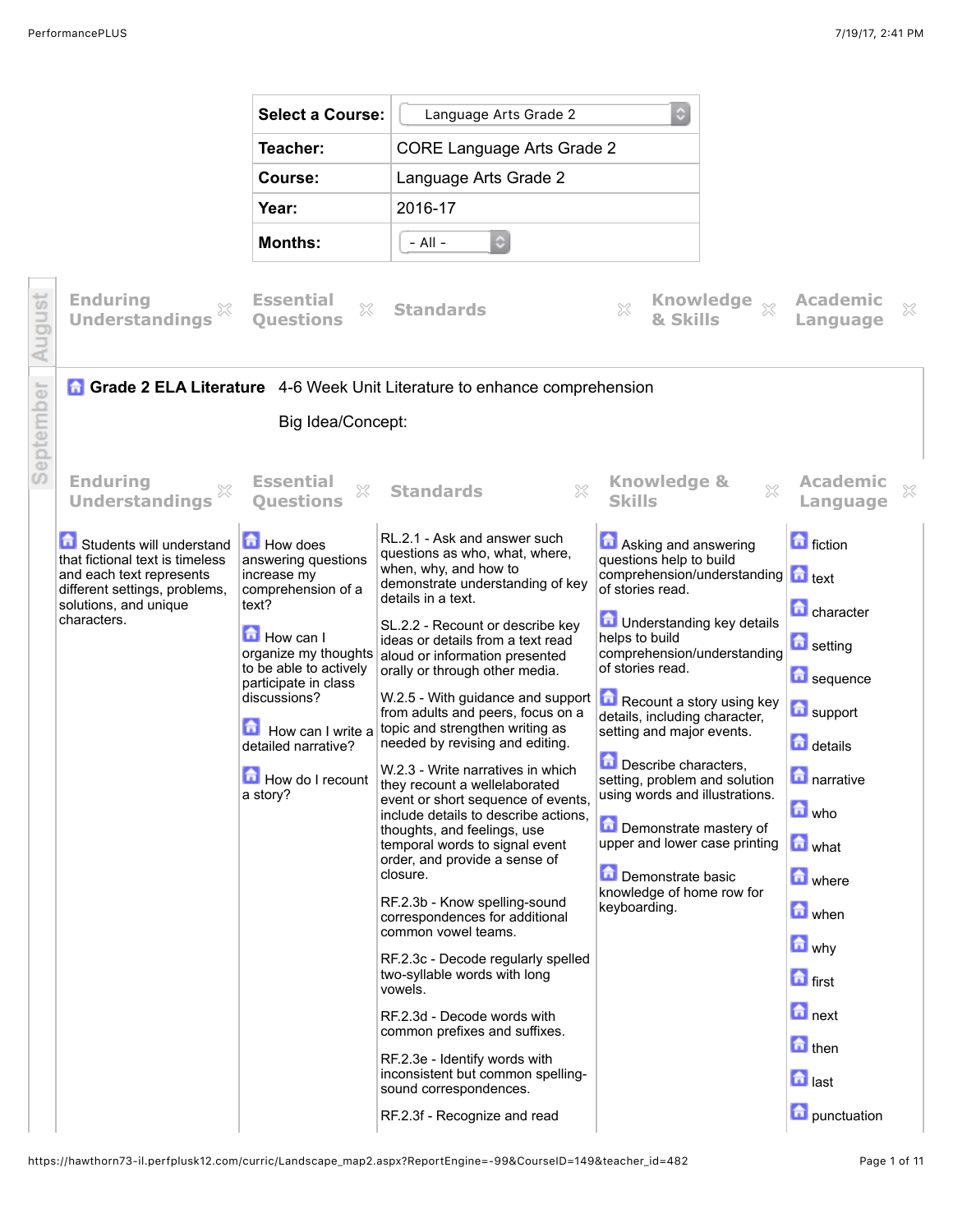| Students will understand<br>that illustrations and story | overall<br>comprehension?                                  | ending concludes the action.<br>RL.2.7 - Use information gained from the                                                                                                                  | how questions.                                                 | support<br><b>Connect</b>                 |
|----------------------------------------------------------|------------------------------------------------------------|-------------------------------------------------------------------------------------------------------------------------------------------------------------------------------------------|----------------------------------------------------------------|-------------------------------------------|
| Students will identify the<br>structure of the story.    | How did the<br>understanding of story<br>structure support | RL.2.5 - Describe the overall structure of<br>a story, including describing how the<br>beginning introduces the story and the                                                             | 卣<br>Students can draw<br>a conclusion by<br>answering why and | $\boxed{\blacksquare}$ identify           |
| <b>Enduring</b><br><b>Understandings</b>                 | <b>Essential</b><br>X<br><b>Questions</b>                  | <b>Standards</b>                                                                                                                                                                          | <b>Knowledge</b><br>$\chi$<br>X<br>& Skills                    | Academic<br>X<br>Language                 |
|                                                          |                                                            | Big Idea/Concept:                                                                                                                                                                         |                                                                |                                           |
|                                                          |                                                            | <b>A Grade 2 ELA Literature Text Evidence</b> 4-6 Week Unit ELA Literature Text Evidence                                                                                                  |                                                                |                                           |
|                                                          |                                                            | L.2.4e - Use glossaries and<br>beginning dictionaries, both print<br>and digital, to determine or clarify<br>the meaning of words and<br>phrases.                                         |                                                                |                                           |
|                                                          |                                                            | L.2.2a - Capitalize holidays,<br>product names, and geographic<br>names.                                                                                                                  |                                                                |                                           |
|                                                          |                                                            | group).<br>L.2.1c - Use reflexive pronouns<br>(e.g., myself, ourselves).                                                                                                                  |                                                                |                                           |
|                                                          |                                                            | irregular verbs (e.g., sat, hid, told).<br>L.2.1a - Use collective nouns (e.g.,                                                                                                           |                                                                |                                           |
|                                                          |                                                            | and spelling when writing.<br>L.2.1d - Form and use the past<br>tense of frequently occurring                                                                                             |                                                                |                                           |
|                                                          |                                                            | L.2.2 - Demonstrate command of<br>the conventions of standard<br>English capitalization, punctuation,                                                                                     |                                                                | $\blacksquare$ plot<br><b>n</b> inference |
|                                                          |                                                            | RL.2.7 - Use information gained<br>from the illustrations and words in<br>a print or digital text to<br>demonstrate understanding of its<br>characters, setting, or plot.                 |                                                                |                                           |
|                                                          |                                                            | SL.2.3 - Ask and answer questions<br>about what a speaker says in<br>order to clarify comprehension,<br>gather additional information, or<br>deepen understanding of a topic or<br>issue. |                                                                |                                           |
|                                                          |                                                            | SL.2.1 - Participate in collaborative<br>conversations with diverse<br>partners about grade 2 topics and<br>texts with peers and adults in<br>small and larger groups.                    |                                                                |                                           |
|                                                          |                                                            | RF.2.4b - Read on-level text orally<br>with accuracy, appropriate rate,<br>and expression on successive<br>readings.                                                                      |                                                                | <b>n</b> recount                          |
|                                                          |                                                            | RF.2.4a - Read on-level text with<br>purpose and understanding.                                                                                                                           |                                                                | <b>n</b> suffix                           |
|                                                          |                                                            | grade-appropriate irregularly<br>spelled words.                                                                                                                                           |                                                                | <b>D</b> prefix                           |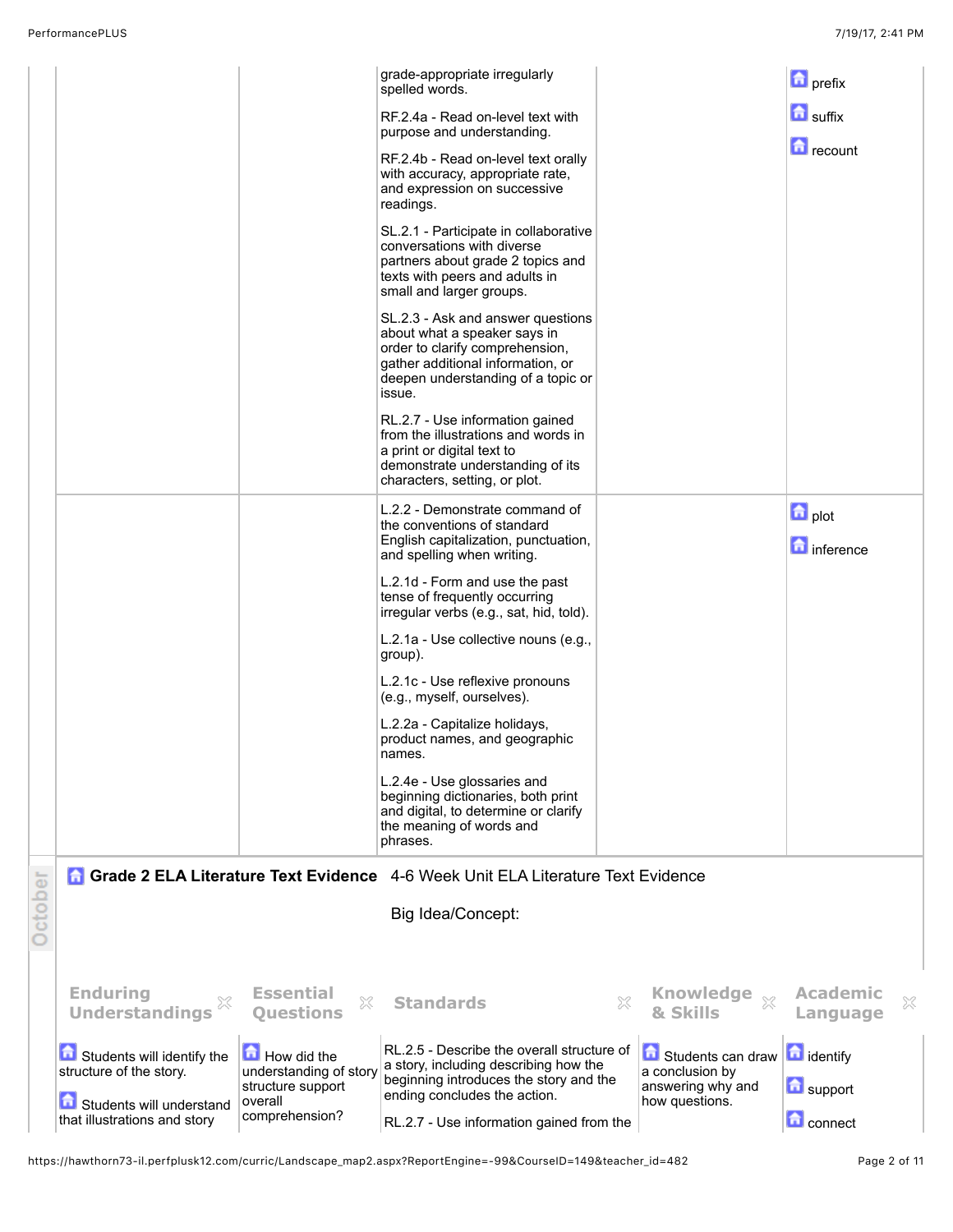| for specific expectations.)<br>RL.2.3 - Describe how characters in a<br>story respond to major events and<br>challenges.<br>SL.2.4 - Tell a story or recount an<br>experience with appropriate facts and |
|----------------------------------------------------------------------------------------------------------------------------------------------------------------------------------------------------------|
|----------------------------------------------------------------------------------------------------------------------------------------------------------------------------------------------------------|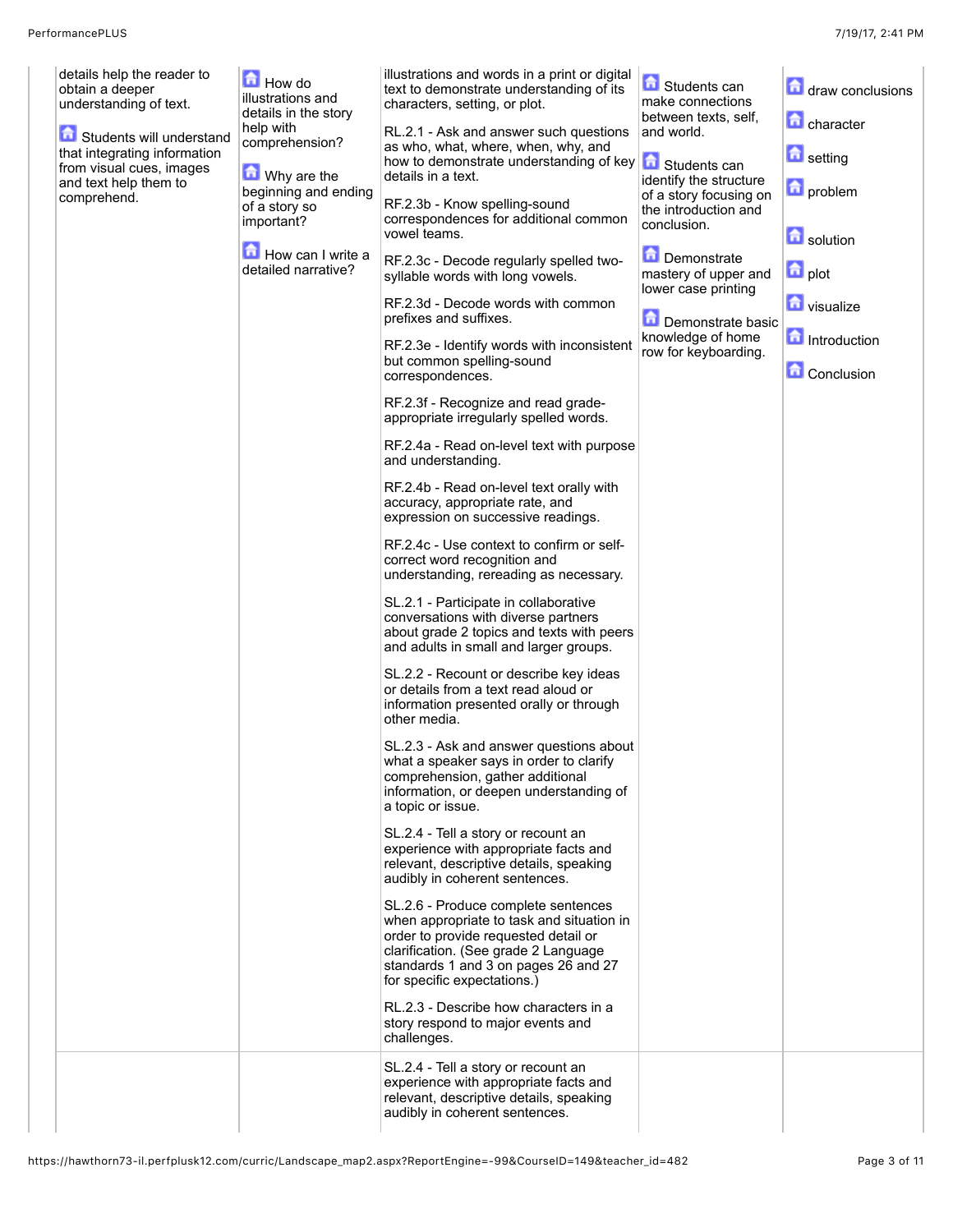|          |                                                                                                                                                                                                                                                                                                                                                                                                                                      |                                                                                                                                                                                                                                                                      |                                                                                                                                                                                                                                                                                                                                                                                                                                                                                                                                                                                                                                                                                                                                                                                                                                                                                                                 |                                                                                                                                                                                                                                                                                                                                                        | 1/10/11/12.7711101                                                                                                                                                                                                                          |
|----------|--------------------------------------------------------------------------------------------------------------------------------------------------------------------------------------------------------------------------------------------------------------------------------------------------------------------------------------------------------------------------------------------------------------------------------------|----------------------------------------------------------------------------------------------------------------------------------------------------------------------------------------------------------------------------------------------------------------------|-----------------------------------------------------------------------------------------------------------------------------------------------------------------------------------------------------------------------------------------------------------------------------------------------------------------------------------------------------------------------------------------------------------------------------------------------------------------------------------------------------------------------------------------------------------------------------------------------------------------------------------------------------------------------------------------------------------------------------------------------------------------------------------------------------------------------------------------------------------------------------------------------------------------|--------------------------------------------------------------------------------------------------------------------------------------------------------------------------------------------------------------------------------------------------------------------------------------------------------------------------------------------------------|---------------------------------------------------------------------------------------------------------------------------------------------------------------------------------------------------------------------------------------------|
|          |                                                                                                                                                                                                                                                                                                                                                                                                                                      |                                                                                                                                                                                                                                                                      | SL.2.2 - Recount or describe key ideas<br>or details from a text read aloud or<br>information presented orally or through<br>other media.<br>L.2.1f - Produce, expand, and rearrange<br>complete simple and compound<br>sentences (e.g., The boy watched the<br>movie; The little boy watched the movie;<br>The action movie was watched by the<br>little boy)<br>L.2.5b - Distinguish shades of meaning<br>among closely related verbs (e.g., toss,<br>throw, hurl) and closely related adjectives<br>(e.g., thin, slender, skinny, scrawny).<br>L.2.1a - Use collective nouns (e.g.,<br>group).<br>L.2.1e - Use adjectives and adverbs, and<br>choose between them depending on<br>what is to be modified.<br>L.2.2a - Capitalize holidays, product<br>names, and geographic names.                                                                                                                           |                                                                                                                                                                                                                                                                                                                                                        |                                                                                                                                                                                                                                             |
| November | <b>Enduring</b><br><b>Understandings</b>                                                                                                                                                                                                                                                                                                                                                                                             | <b>Essential</b><br>X<br><b>Questions</b>                                                                                                                                                                                                                            | <b>Standards</b>                                                                                                                                                                                                                                                                                                                                                                                                                                                                                                                                                                                                                                                                                                                                                                                                                                                                                                | <b>Knowledge</b><br>& Skills                                                                                                                                                                                                                                                                                                                           | <b>Academic</b><br>×<br>Language                                                                                                                                                                                                            |
| December | <b>Grade 2 ELA Informational Text</b> 4-6 Week Unit<br><b>Enduring</b><br><b>Understandings</b>                                                                                                                                                                                                                                                                                                                                      | <b>Essential</b><br>X<br><b>Ouestions</b>                                                                                                                                                                                                                            | Big Idea/Concept: How do I read an informational text?<br><b>Standards</b>                                                                                                                                                                                                                                                                                                                                                                                                                                                                                                                                                                                                                                                                                                                                                                                                                                      | Knowledge xx<br>& Skills                                                                                                                                                                                                                                                                                                                               | <b>Academic</b><br>×<br>Language                                                                                                                                                                                                            |
|          | Students will identify text   How do<br>features in order to<br>comprehend informational<br>text.<br>Students will read<br>informational text and begin<br>to identify the main topic.<br>Students will understand<br>that images can help clarify<br>a text.<br>Students will use context<br>clues to understand the<br>meaning of words and<br>phrases.<br>Students will ask and<br>answers questions about<br>infomrational text. | informational text<br>features help a reader<br>undestand the topic?<br>How do I use<br>context clues to<br>identify the meaning<br>of unfamiliar<br>vocabulary?<br><b>D</b> How is<br>informational text<br>organized to help the<br>reader understand the<br>text? | RI.2.2 - Identify the main topic of a<br>multiparagraph text as well as the focus<br>of specific paragraphs within the text.<br>RI.2.4 - Determine the meaning of words<br>and phrases in a text relevant to a grade<br>2 topic or subject area.<br>RI.2.5 - Know and use various text<br>features (e.g., captions, bold print,<br>subheadings, glossaries, indexes,<br>electronic menus, icons) to locate key<br>facts or information in a text efficiently.<br>RI.2.7 - Explain how specific images<br>(e.g., a diagram showing how a machine<br>works) contribute to and clarify a text.<br>RI.2.10 - By the end of year, read and<br>comprehend informational texts,<br>including history/social studies, science,<br>and technical texts, in the grades 2-3<br>text complexity band proficiently, with<br>scaffolding as needed at the high end of<br>the range.<br>W.2.7 - Participate in shared research | Nonfiction text has<br>features that help the<br>reader gain meaning<br>from text.<br><b>In Identify and locate</b><br>all the informational<br>text features.<br>Identify the main<br>topic of informational<br>text.<br>Demonstrate<br>mastery of upper and<br>lower case printing<br>Demonstrate basic<br>knowledge of home<br>row for keyboarding. | <b>A</b> keyword/bold print<br><b>n</b> caption<br>$\Box$ maps<br>diagrams<br><b>n</b> heading<br>$\blacksquare$ index<br>table of contents<br><b>D</b> labels<br><b>h</b> photographs<br><b>in</b> illustrations<br>timeline<br>d glossary |

W.2.7 - Participate in shared research and writing projects (e.g., read a number

https://hawthorn73-il.perfplusk12.com/curric/Landscape\_map2.aspx?ReportEngine=-99&CourseID=149&teacher\_id=482 Page 4 of 11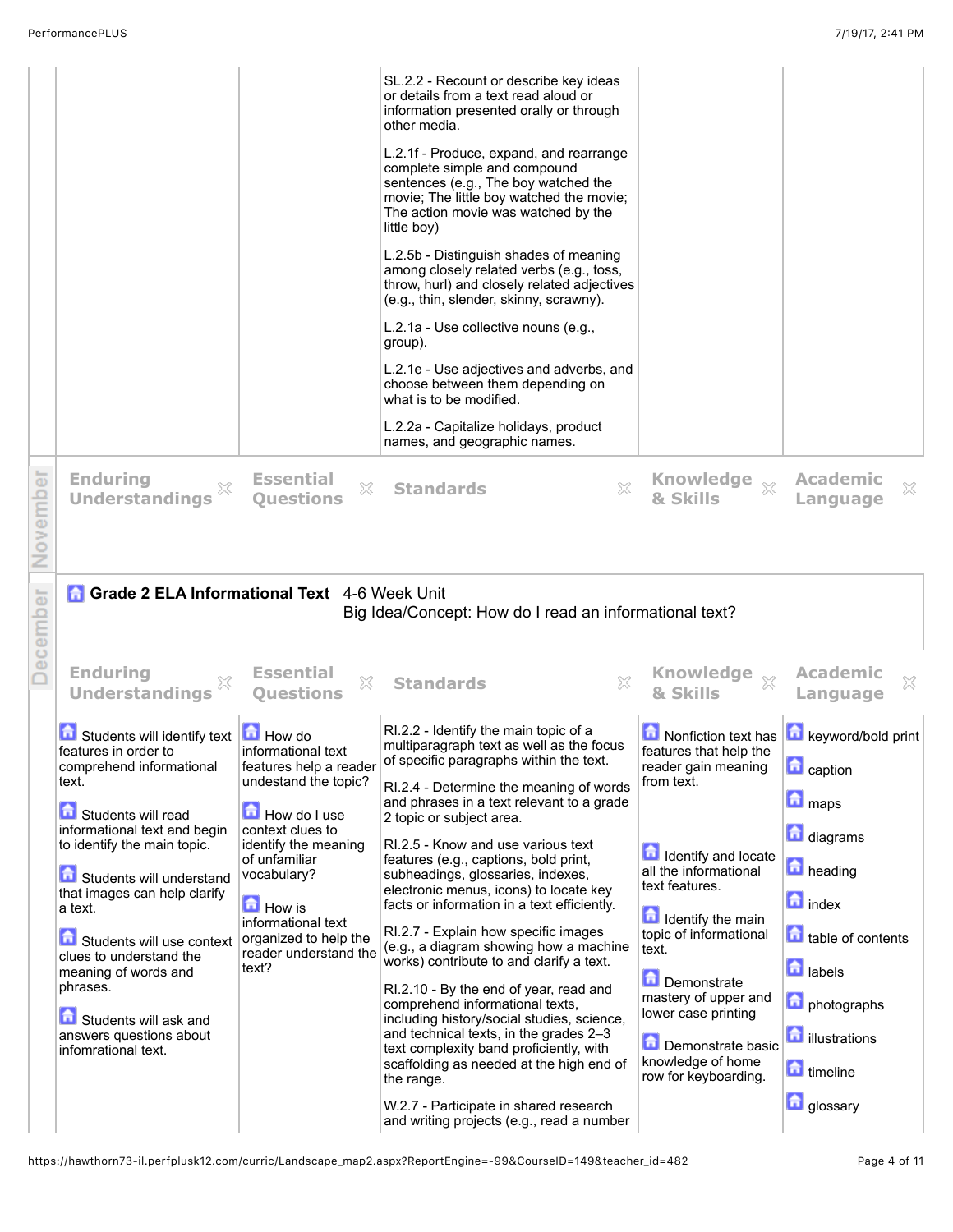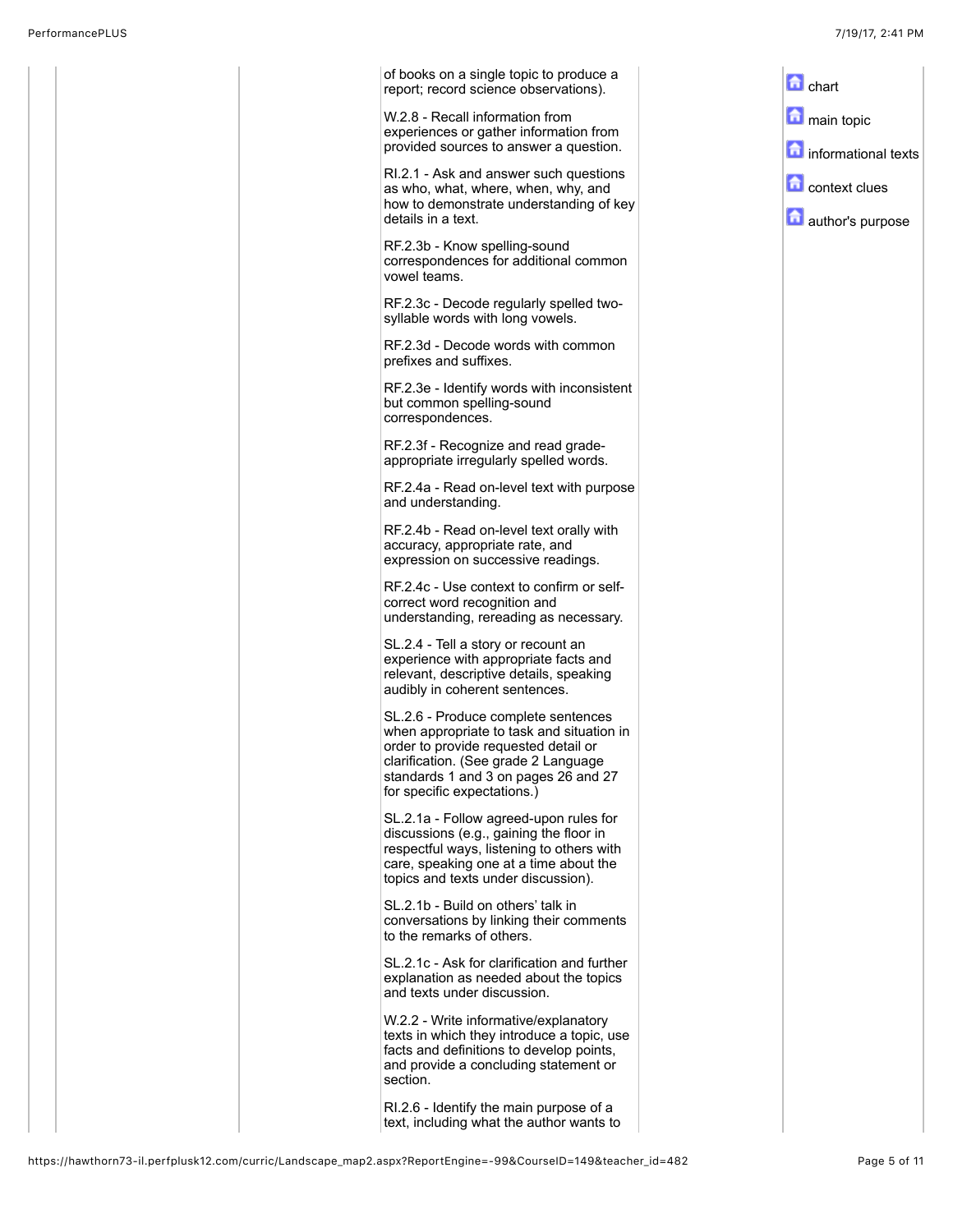|       |                                                                                      |                                                            | answer, explain, or describe.                                                                                                                                       |                                                                |                             |   |
|-------|--------------------------------------------------------------------------------------|------------------------------------------------------------|---------------------------------------------------------------------------------------------------------------------------------------------------------------------|----------------------------------------------------------------|-----------------------------|---|
|       |                                                                                      |                                                            | L.2.2c - Use an apostrophe to form<br>contractions and frequently occurring<br>possessives.                                                                         |                                                                |                             |   |
|       |                                                                                      |                                                            | L.2.1d - Form and use the past tense of<br>frequently occurring irregular verbs (e.g.,<br>sat, hid, told).                                                          |                                                                |                             |   |
|       |                                                                                      |                                                            | L.2.1 - Demonstrate command of the<br>conventions of standard English<br>grammar and usage when writing or<br>speaking.                                             |                                                                |                             |   |
|       |                                                                                      |                                                            | L.2.2 - Demonstrate command of the<br>conventions of standard English<br>capitalization, punctuation, and spelling<br>when writing.                                 |                                                                |                             |   |
|       |                                                                                      |                                                            | L.2.4e - Use glossaries and beginning<br>dictionaries, both print and digital, to<br>determine or clarify the meaning of words<br>and phrases.                      |                                                                |                             |   |
| anuar | <b>Enduring</b><br><b>Understandings</b>                                             | <b>Essential</b><br>X<br><b>Questions</b>                  | X<br><b>Standards</b>                                                                                                                                               | Knowledge xx<br><b>&amp; Skills</b>                            | <b>Academic</b><br>Language | × |
|       |                                                                                      |                                                            | <b>A Grade 2 ELA Informational Text</b> 4-6 Week Unit Using Informational texts to write an informative writing piece                                               |                                                                |                             |   |
| Nien  |                                                                                      |                                                            |                                                                                                                                                                     |                                                                |                             |   |
|       |                                                                                      |                                                            | Big Idea/Concept: Perserverence and Proof                                                                                                                           |                                                                |                             |   |
|       |                                                                                      |                                                            |                                                                                                                                                                     |                                                                |                             |   |
|       | <b>Enduring</b><br><b>Understandings</b>                                             | <b>Essential</b><br>X<br><b>Questions</b>                  | X<br><b>Standards</b>                                                                                                                                               | & Skills                                                       | <b>Academic</b><br>Language | × |
|       | Students will understand<br>that in order to be<br>successful, you need to           | 1. How can I use<br>informational texts to<br>support my   | RI.2.3 - Describe the connection between   buse informational<br>a series of historical events, scientific<br>ideas or concepts, or steps in technical              | texts to identify the<br>main idea, details, and               | text features               |   |
|       | persevere.                                                                           | understanding of new<br>ideas and<br>information?          | procedures in a text.<br>RI.2.5 - Know and use various text                                                                                                         | use text evidence to<br>write an informative<br>writing piece. | $\blacksquare$ key facts    |   |
|       | Students will understand<br>that proof from information                              | $\frac{1}{2}$ 2. How can I<br>create a writing piece       | features (e.g., captions, bold print,<br>subheadings, glossaries, indexes,<br>electronic menus, icons) to locate key<br>facts or information in a text efficiently. | Demonstrate<br>mastery of upper and                            | main purpose                |   |
|       | text is necessary to write an<br>explanatory writing piece.                          | that conveys an<br>organized and clear<br>understanding of | RF.2.3b - Know spelling-sound<br>correspondences for additional common                                                                                              | lower case printing<br>Demonstrate basic                       | <b>n</b> answer             |   |
|       |                                                                                      | content within the<br>biography                            | vowel teams.                                                                                                                                                        | knowledge of home<br>row for keyboarding.                      | <b>D</b> explain            |   |
|       |                                                                                      | informational text?                                        | RF.2.3c - Decode regularly spelled two-<br>syllable words with long vowels.                                                                                         |                                                                | describe                    |   |
|       | Students will understand                                                             |                                                            |                                                                                                                                                                     |                                                                |                             |   |
|       | that an informative writing<br>piece uses explicit proof<br>from informational text. |                                                            | RF.2.3d - Decode words with common<br>prefixes and suffixes.                                                                                                        |                                                                | <b>n</b> proof              |   |
|       |                                                                                      |                                                            | RF.2.3e - Identify words with inconsistent<br>but common spelling-sound<br>correspondences.                                                                         |                                                                |                             |   |
|       |                                                                                      |                                                            | RF.2.3f - Recognize and read grade-<br>appropriate irregularly spelled words.                                                                                       |                                                                |                             |   |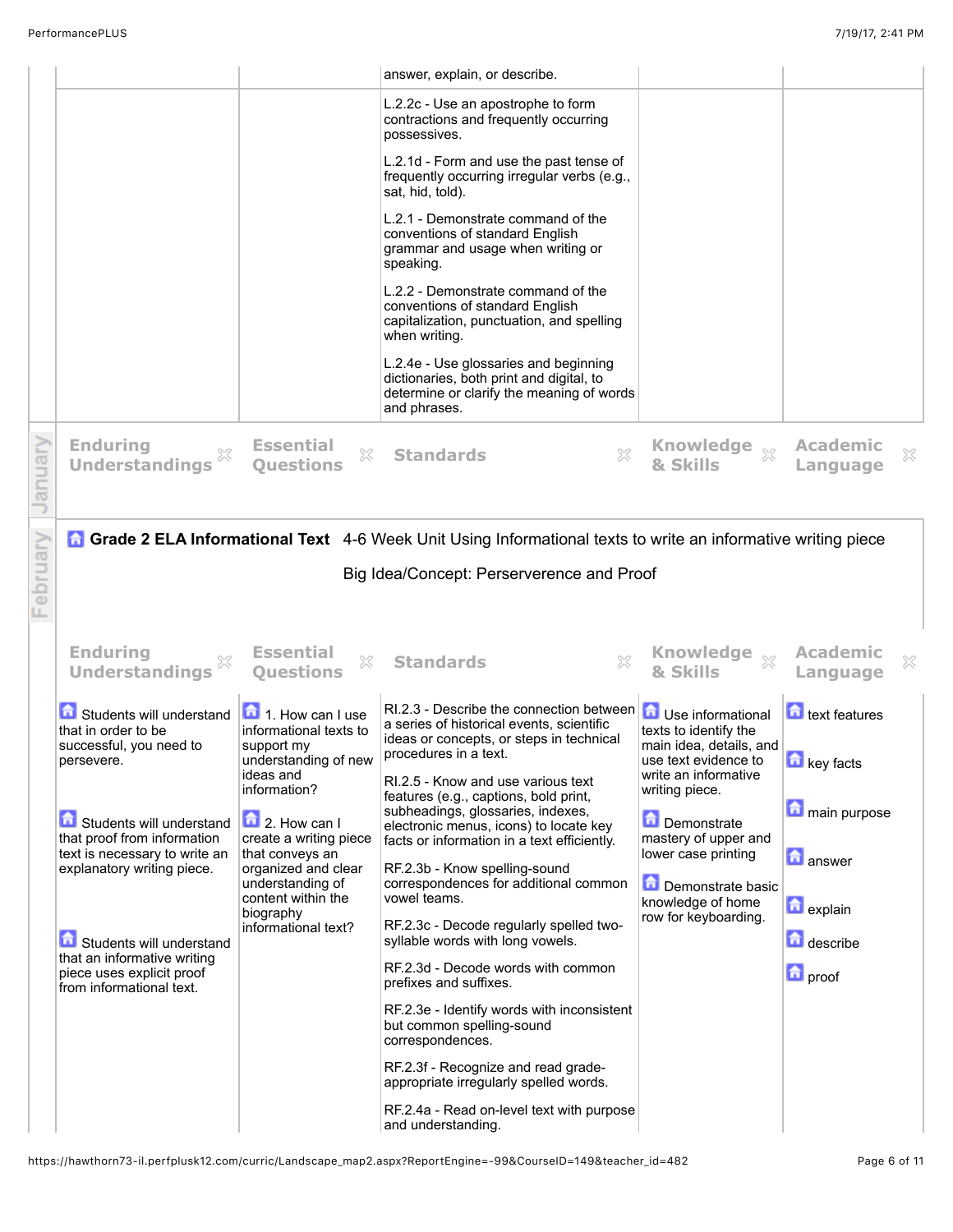|  | RF.2.4b - Read on-level text orally with<br>accuracy, appropriate rate, and<br>expression on successive readings.                                                                                                                       |                        |
|--|-----------------------------------------------------------------------------------------------------------------------------------------------------------------------------------------------------------------------------------------|------------------------|
|  | RF.2.4c - Use context to confirm or self-<br>correct word recognition and<br>understanding, rereading as necessary.                                                                                                                     |                        |
|  | SL.2.1 - Participate in collaborative<br>conversations with diverse partners<br>about grade 2 topics and texts with peers<br>and adults in small and larger groups.                                                                     |                        |
|  | SL.2.2 - Recount or describe key ideas<br>or details from a text read aloud or<br>information presented orally or through<br>other media.                                                                                               |                        |
|  | SL.2.3 - Ask and answer questions about<br>what a speaker says in order to clarify<br>comprehension, gather additional<br>information, or deepen understanding of<br>a topic or issue.                                                  |                        |
|  | SL.2.4 - Tell a story or recount an<br>experience with appropriate facts and<br>relevant, descriptive details, speaking<br>audibly in coherent sentences.                                                                               |                        |
|  | SL.2.6 - Produce complete sentences<br>when appropriate to task and situation in<br>order to provide requested detail or<br>clarification. (See grade 2 Language<br>standards 1 and 3 on pages 26 and 27<br>for specific expectations.) |                        |
|  | SL.2.1a - Follow agreed-upon rules for<br>discussions (e.g., gaining the floor in<br>respectful ways, listening to others with<br>care, speaking one at a time about the<br>topics and texts under discussion).                         |                        |
|  | SL.2.1b - Build on others' talk in<br>conversations by linking their comments<br>to the remarks of others.                                                                                                                              |                        |
|  | SL.2.1c - Ask for clarification and further<br>explanation as needed about the topics<br>and texts under discussion.                                                                                                                    |                        |
|  |                                                                                                                                                                                                                                         | <b>n</b> similarities  |
|  |                                                                                                                                                                                                                                         | differences            |
|  |                                                                                                                                                                                                                                         | <b>n</b> leader        |
|  |                                                                                                                                                                                                                                         | <b>n</b> rights        |
|  |                                                                                                                                                                                                                                         | <b>n</b> laws          |
|  |                                                                                                                                                                                                                                         | $\Box$ equal           |
|  |                                                                                                                                                                                                                                         | <b>n</b> perserverence |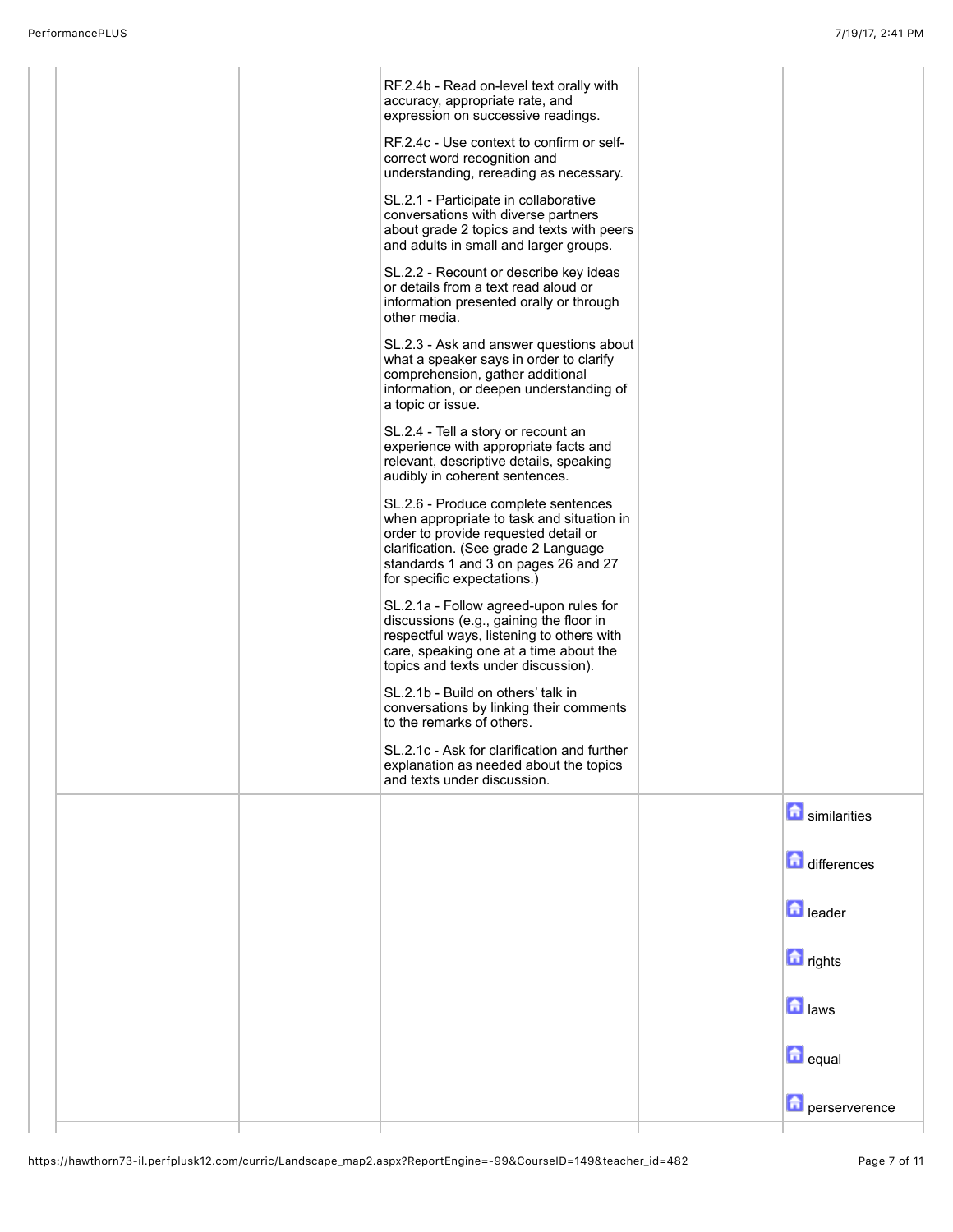| March        | <b>Enduring</b><br>X<br><b>Understandings</b>                               | <b>Essential</b><br>X<br><b>Ouestions</b>                                               | $\chi$<br><b>Standards</b>                                                                                                                                | Knowledge xx<br>& Skills                                       | <b>Academic</b><br>X<br>Language      |
|--------------|-----------------------------------------------------------------------------|-----------------------------------------------------------------------------------------|-----------------------------------------------------------------------------------------------------------------------------------------------------------|----------------------------------------------------------------|---------------------------------------|
|              |                                                                             |                                                                                         | <b>Constants 2 ELA Fables &amp; Folktales</b> 4-6 Week Unit Fables & Folktales                                                                            |                                                                |                                       |
| <b>April</b> |                                                                             |                                                                                         | Big Idea/Concept: Cultures and Relationships                                                                                                              |                                                                |                                       |
|              |                                                                             |                                                                                         |                                                                                                                                                           |                                                                |                                       |
|              |                                                                             |                                                                                         |                                                                                                                                                           |                                                                |                                       |
|              | <b>Enduring</b><br>X<br><b>Understandings</b>                               | <b>Essential</b><br>X<br><b>Ouestions</b>                                               | X<br><b>Standards</b>                                                                                                                                     | Knowledge xx<br>& Skills                                       | <b>Academic</b><br>×<br>Language      |
|              | Students will understand<br>that cultures and<br>relationships impact one's | $\boxed{\phantom{1}}$ 1. How does the<br>cultural background of<br>a book influence the | RL.2.1 - Ask and answer such questions<br>as who, what, where, when, why, and<br>how to demonstrate understanding of key                                  | Students will<br>recount fables and<br>folktales from diverse  | Central message                       |
|              | view of the world.                                                          | story?                                                                                  | details in a text.                                                                                                                                        | cultures and compare<br>and contrast two or                    | Compare                               |
|              |                                                                             | $\boxed{\phantom{a}}$ 2. Why are similar<br>stories present in so<br>many cultures?     | RL.2.2 - Recount stories, including fables<br>and folktales from diverse cultures, and<br>determine their central message, lesson,<br>or moral.           | more versions of the<br>same story from<br>different cultures. | <b>Contrast</b>                       |
|              |                                                                             |                                                                                         | RL.2.3 - Describe how characters in a<br>story respond to major events and<br>challenges.                                                                 | Demonstrate<br>mastery of upper and<br>lower case printing     | <b>C</b> ultures                      |
|              |                                                                             | 3. What makes<br>each version of the                                                    | RL.2.7 - Use information gained from the                                                                                                                  | Demonstrate basic                                              | $\blacksquare$ plot                   |
|              |                                                                             | same story unique?                                                                      | illustrations and words in a print or digital<br>text to demonstrate understanding of its<br>characters, setting, or plot.                                | knowledge of home<br>row for keyboarding.                      | <b>n</b> setting<br><b>Characters</b> |
|              |                                                                             |                                                                                         | RL.2.9 - Compare and contrast two or<br>more versions of the same story (e.g.,<br>Cinderella stories) by different authors or<br>from different cultures. |                                                                |                                       |
|              |                                                                             |                                                                                         | RF.2.3b - Know spelling-sound<br>correspondences for additional common<br>vowel teams.                                                                    |                                                                |                                       |
|              |                                                                             |                                                                                         | RF.2.3c - Decode regularly spelled two-<br>syllable words with long vowels.                                                                               |                                                                |                                       |
|              |                                                                             |                                                                                         | RF.2.3d - Decode words with common<br>prefixes and suffixes.                                                                                              |                                                                |                                       |
|              |                                                                             |                                                                                         | RF.2.3e - Identify words with inconsistent<br>but common spelling-sound<br>correspondences.                                                               |                                                                |                                       |
|              |                                                                             |                                                                                         | RF.2.3f - Recognize and read grade-<br>appropriate irregularly spelled words.                                                                             |                                                                |                                       |
|              |                                                                             |                                                                                         | RF.2.4a - Read on-level text with purpose<br>and understanding.                                                                                           |                                                                |                                       |
|              |                                                                             |                                                                                         | RF.2.4b - Read on-level text orally with<br>accuracy, appropriate rate, and<br>expression on successive readings.                                         |                                                                |                                       |
|              |                                                                             |                                                                                         | RF.2.4c - Use context to confirm or self-<br>correct word recognition and<br>understanding, rereading as necessary.                                       |                                                                |                                       |
|              |                                                                             |                                                                                         | RF.2.3 - Know and apply grade-level                                                                                                                       |                                                                |                                       |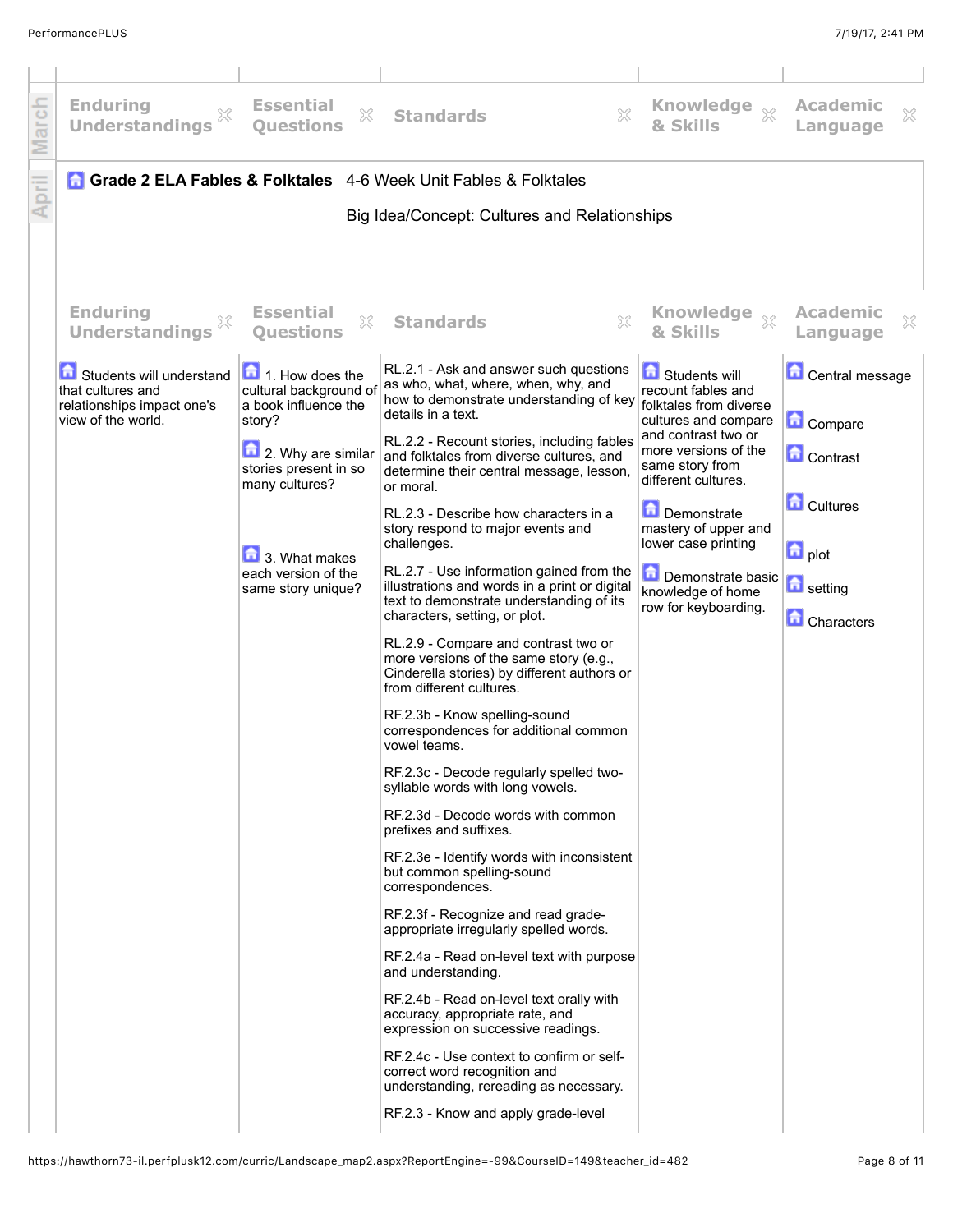| Students will understand<br>how to analyze and<br>synthesize skills learned<br>using various texts, multiple<br>models and citing evidence | 1. How can I use<br>information from a<br>variety of resources to<br>formulate an opinion? | RL.2.4 - Describe how words and<br>phrases (e.g., regular beats, alliteration,<br>rhymes, repeated lines) supply rhythm<br>and meaning in a story, poem, or song.<br>RL.2.10 - By the end of the year, read                                | A reader's<br>connection between<br>self, text, and world<br>enhance<br>comprehension. | Vocabulary<br><b>D</b> Illustrations |
|--------------------------------------------------------------------------------------------------------------------------------------------|--------------------------------------------------------------------------------------------|--------------------------------------------------------------------------------------------------------------------------------------------------------------------------------------------------------------------------------------------|----------------------------------------------------------------------------------------|--------------------------------------|
| <b>Enduring</b><br><b>Understandings</b>                                                                                                   | <b>Essential</b><br>X<br><b>Ouestions</b>                                                  | <b>Standards</b>                                                                                                                                                                                                                           | Knowledge xx<br>& Skills                                                               | <b>Academic</b><br>X<br>Language     |
|                                                                                                                                            |                                                                                            | Grade 2 Poetry Analysis and Opinion Writing 4-6 Week ELA                                                                                                                                                                                   |                                                                                        |                                      |
|                                                                                                                                            |                                                                                            | L.2.6 - Use words and phrases acquired<br>through conversations, reading and<br>being read to, and responding to texts,<br>including using adjectives and adverbs to<br>describe (e.g., When other kids are<br>happy that makes me happy). |                                                                                        |                                      |
|                                                                                                                                            |                                                                                            | L.2.5 - Demonstrate understanding of<br>word relationships and nuances in word<br>meanings.                                                                                                                                                |                                                                                        |                                      |
|                                                                                                                                            |                                                                                            | L.2.4b - Determine the meaning of the<br>new word formed when a known prefix is<br>added to a known word (e.g.,<br>happy/unhappy, tell/retell).                                                                                            |                                                                                        |                                      |
|                                                                                                                                            |                                                                                            |                                                                                                                                                                                                                                            |                                                                                        | <b>D</b> Version                     |
|                                                                                                                                            |                                                                                            |                                                                                                                                                                                                                                            |                                                                                        | <b>G</b> Setting                     |
|                                                                                                                                            |                                                                                            | that people are similar and different.                                                                                                                                                                                                     |                                                                                        | <b>Character</b>                     |
|                                                                                                                                            |                                                                                            | audibly in coherent sentences.<br>IL.SEL.K-2.2.B.1a - Describe the ways                                                                                                                                                                    |                                                                                        | $\blacksquare$ Plot                  |
|                                                                                                                                            |                                                                                            | SL.2.4 - Tell a story or recount an<br>experience with appropriate facts and<br>relevant, descriptive details, speaking                                                                                                                    |                                                                                        |                                      |
|                                                                                                                                            |                                                                                            | SL.2.3 - Ask and answer questions about<br>what a speaker says in order to clarify<br>comprehension, gather additional<br>information, or deepen understanding of<br>a topic or issue.                                                     |                                                                                        |                                      |
|                                                                                                                                            |                                                                                            | SL.2.2 - Recount or describe key ideas<br>or details from a text read aloud or<br>information presented orally or through<br>other media.                                                                                                  |                                                                                        |                                      |
|                                                                                                                                            |                                                                                            | SL.2.1 - Participate in collaborative<br>conversations with diverse partners<br>about grade 2 topics and texts with peers<br>and adults in small and larger groups.                                                                        |                                                                                        |                                      |
|                                                                                                                                            |                                                                                            | RF.2.3a - Distinguish long and short<br>vowels when reading regularly spelled<br>one-syllable words.                                                                                                                                       |                                                                                        |                                      |
|                                                                                                                                            |                                                                                            | decoding words.<br>RF.2.4 - Read with sufficient accuracy<br>and fluency to support comprehension.                                                                                                                                         |                                                                                        |                                      |
|                                                                                                                                            |                                                                                            | phonics and word analysis skills in                                                                                                                                                                                                        |                                                                                        |                                      |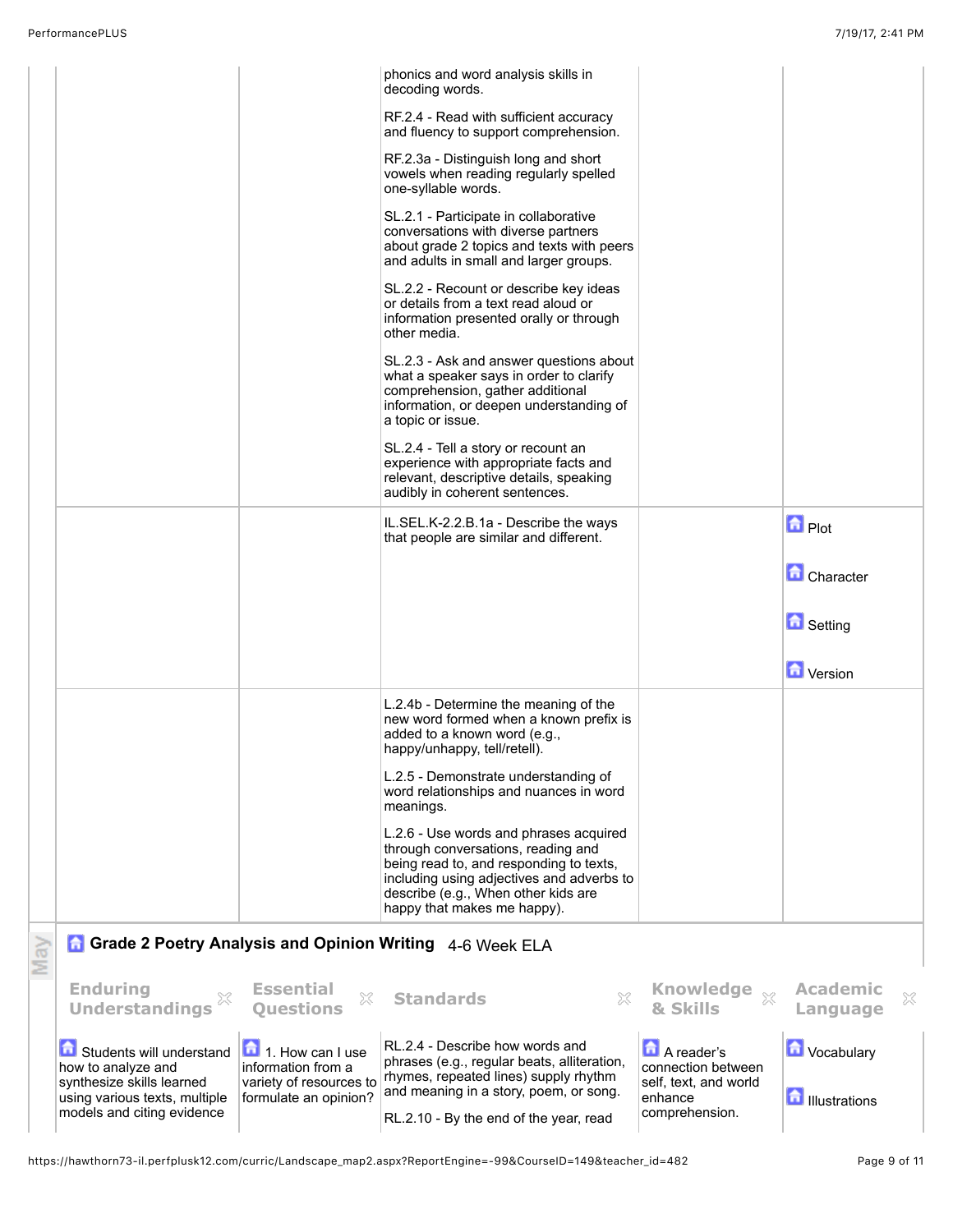| $\blacksquare$ 3. What is a | poem? | vowel teams.<br>RF.2.3c - Decode regularly spelled two-<br>syllable words with long vowels.<br>RF.2.3d - Decode words with common<br>prefixes and suffixes.<br>RF.2.3e - Identify words with inconsistent                                                                                                                                                                                                                                                                                                                                                                                                                                                                                                                                                                                                                                                                                                                                                                                                                                                                                                                                                                                                                                                                                                                                                                                                                                                                                                   | Questions can be<br>answered from<br>different sources.                                                                                                                                                                                                                               | <b>Digital</b><br><b>Connections</b><br><b>n</b> Images<br><b>Clarify</b><br>Reasons |
|-----------------------------|-------|-------------------------------------------------------------------------------------------------------------------------------------------------------------------------------------------------------------------------------------------------------------------------------------------------------------------------------------------------------------------------------------------------------------------------------------------------------------------------------------------------------------------------------------------------------------------------------------------------------------------------------------------------------------------------------------------------------------------------------------------------------------------------------------------------------------------------------------------------------------------------------------------------------------------------------------------------------------------------------------------------------------------------------------------------------------------------------------------------------------------------------------------------------------------------------------------------------------------------------------------------------------------------------------------------------------------------------------------------------------------------------------------------------------------------------------------------------------------------------------------------------------|---------------------------------------------------------------------------------------------------------------------------------------------------------------------------------------------------------------------------------------------------------------------------------------|--------------------------------------------------------------------------------------|
|                             |       | but common spelling-sound<br>correspondences.<br>RF.2.3f - Recognize and read grade-<br>appropriate irregularly spelled words.<br>RF.2.4a - Read on-level text with purpose<br>and understanding.                                                                                                                                                                                                                                                                                                                                                                                                                                                                                                                                                                                                                                                                                                                                                                                                                                                                                                                                                                                                                                                                                                                                                                                                                                                                                                           | <b>Listeners can</b><br>share details and/or<br>key ideas gained from<br>read alouds,<br>instruction or media<br>sources.                                                                                                                                                             | Compare<br><b>Contrast</b>                                                           |
|                             |       | RF.2.4b - Read on-level text orally with<br>accuracy, appropriate rate, and<br>expression on successive readings.<br>RF.2.4c - Use context to confirm or self-<br>correct word recognition and<br>understanding, rereading as necessary.<br>SL.2.5 - Create audio recordings of<br>stories or poems; add drawings or other<br>visual displays to storiesor recounts of<br>experiences when appropriate to clarify<br>ideas, thoughts, and feelings.<br>SL.2.1 - Participate in collaborative<br>conversations with diverse partners<br>about grade 2 topics and texts with peers<br>and adults in small and larger groups.<br>SL.2.2 - Recount or describe key ideas<br>or details from a text read aloud or<br>information presented orally or through<br>other media.<br>SL.2.3 - Ask and answer questions about<br>what a speaker says in order to clarify<br>comprehension, gather additional<br>information, or deepen understanding of<br>a topic or issue.<br>SL.2.4 - Tell a story or recount an<br>experience with appropriate facts and<br>relevant, descriptive details, speaking<br>audibly in coherent sentences.<br>SL.2.6 - Produce complete sentences<br>when appropriate to task and situation in<br>order to provide requested detail or<br>clarification. (See grade 2 Language<br>standards 1 and 3 on pages 26 and 27<br>for specific expectations.)<br>SL.2.1a - Follow agreed-upon rules for<br>discussions (e.g., gaining the floor in<br>respectful ways, listening to others with | <b>D</b> Others can use<br>technology to show<br>their ideas.<br>A reader can learn<br>to express their ideas<br>or thoughts in a<br>variety of ways.<br>Demonstrate<br>mastery of upper and<br>lower case printing<br>Demonstrate basic<br>knowledge of home<br>row for keyboarding. |                                                                                      |